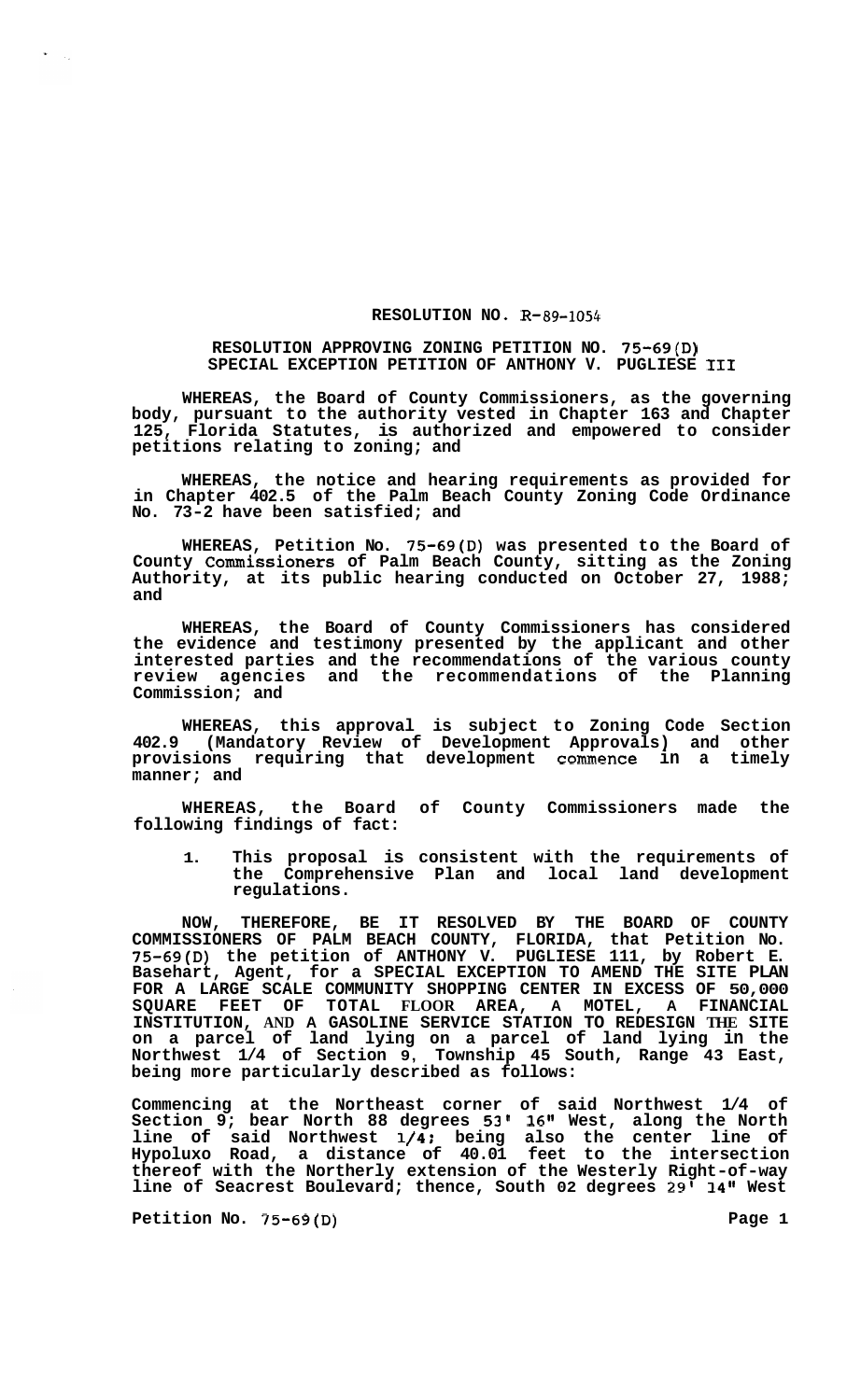**along said West Right-of-way line, a distance of 190.02 feet to the Point of Beginning of the herein described parcel; thence, continue south 02 degrees 29' 14" West along said Westerly Right- of-Way line, a distance of 1,027.81 feet; thence, North 88 degrees 55' 16" West, a distance of 545.43 feet; thence, South 03 degrees 27' 44" West, a distance of 160.14 feet; thence, North 88 degrees 55' 16" West, a distance of 344.35 feet to an intersection with the West line of Plat "A1' of Palm Beach Memorial Park, according to the Plat thereof, as recorded in Plat Book** *25,* **Page 226; thence, North 01 degree 01' 59" along the West**  line of said Plat  $"\textsf{A}"$ , said lines being further described as the **Easterly Right-of-way line of Interstate Highway North 95 (I-95), a distance of 180.00 feet to the Northwest corner of said Plat ttAf'; thence North 36 degrees 02 I 54" East along said Easterly Right-of-way line, a distance of 143.16 feet; thence, North 10 degrees 38' 03" East along said Easterly Right-of-way line, a distance of 587.24 feet; thence, North 07 degrees 25' 24" East along said Easterly Right-of-way line, a distance of 305.20 feet; thence, North 61 degrees 09' 47" East along said Easterly Right- of-Way line, a distance of 116.44 feet; thence, North 78 degrees 28' 40" East along said Easterly Right-of-way line, a distance of 265.19 feet: thence, North 51 degrees** *28'* **34'' East, along said Easterly Right-of-way line, a distance of 43.88 feet to an intersection with a line 54.00 feet South of and parallel with the centerline of Hypoluxo Road; thence, South** *88* **degrees 53' 16" East along said Southerly parallel line, a distance of 168.38 feet to a point** , **said point lying 150.00 feet Westerly of said Westerly Right-of-way line of Seacrest Boulevard as measured along said Southerly Right-of-way line of Hypoluxo Road; thence, South 02 degrees 29' 14" West along a line parallel to the Westerly Right-of-way line of Seacrest Boulevard, a distance of 136.00 feet; thence, South** *88* **degrees 53' 16" East along a line parallel to said Southerly Right-of-way line of Hypoluxo Road, a distance of 150.00 feet to the intersection thereof with said Westerly Right-of-way line of Seacrest Boulevard and the Point of Beginning, being located on the southwest corner of the intersection of Hypoluxo Road and Seacrest Boulevard, in a CG-General Commercial Zoning District, was approved as advertised, subject to the following conditions:** 

- **1. The petitioner shall comply with all previously imposed conditions unless expressly modified herein.**
- **2. Prior to certification, the site plan shall be amended to indicate the following:** 
	- **a. Required landscaping in accordance with Section 500.35 of the Zoning Code;**
	- **b. Required loading areas for all facilities on-site. Loading zones shall be located exclusive of any vehicular circulation areas and required backup distances of any parking stalls;**

**Petition No. 75-69 (D) Page 2** 

 $\sim$   $\sim$ 

 $\mathbf{x} = \mathbf{y}$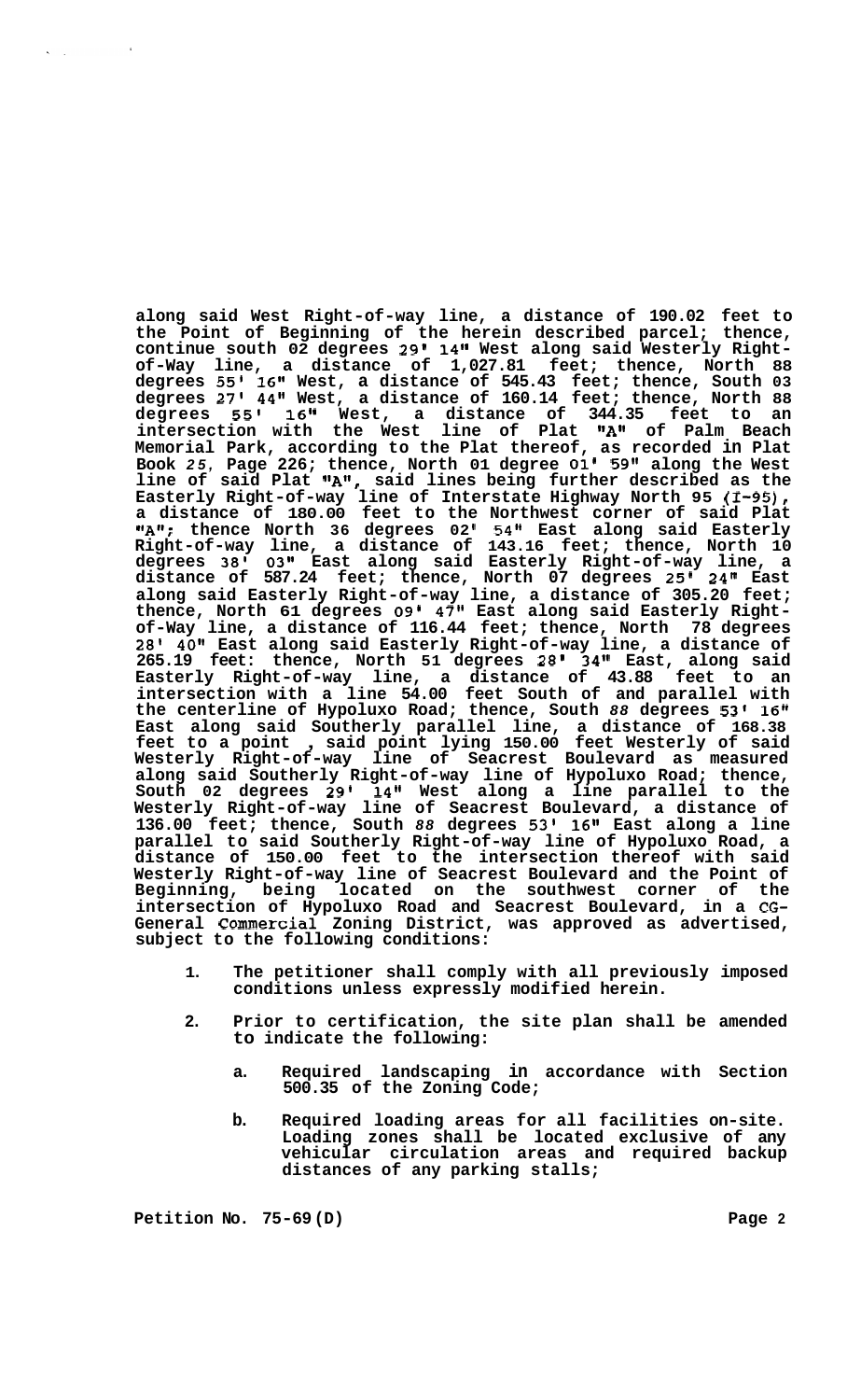- $\cap$ Required by-pass lane for the *5,000* square foot bank building. This by-pass lane shall be clearly labeled and utilized exclusively for such<br>purposes; labeled and
- d. Redesign or elimination of the two parking stalls which are located adjacent to the **.4** acre dry detention area;
- e. Elimination **of** any parking stalls that encroach into required landscape areas or the provision **of**  additional square footage in these areas which allow them to be included into the calculations for minimum landscape requirements:
- f. Parking breakdown for each use on-site;
- $\mathfrak{g}$  , Relocation of the southern portion of the **.4** acre dry detention area to allow for the preservation of native slash pine:
- h. Customer loading area adjacent to the main<br>entrance. This area shall be a minimum of twenty entrance. This area shall be a minimum of twenty **(20)** feet wide by one-hundred twenty **(120)** feet long and clearly indicated with pavement markings long and clearly indicated with pavement markings as a "customer loading area"; and
- i. Thirty **(30)** foot wide north/south circulation route adjacent to the eastern facade of the **132,480** square foot facility.
- j-Extend the proposed median within the entrance off Hypoluxo Road subject to approval by the County Engineer.
- **3.** The petitioner shall submit an Alternative Landscape Betterment Plan at the time **of** Site Plan Review Committee submittal to allow flexibility in the relocation of interior landscape islands which will allow for the preservation of more slash pines and understory vegetation. The vegetation, specifically, "native slash pine" which are located in clusters shall be incorporated into the project design. Areas of existing vegetation to be preserved shall be shown upon the approved development plan prior to site plan certification. These preservation areas shall receive appropriate protection from damage and disturbance in accordance with Section **500.36** of the Zoning Code during the site development and construction phase.
- **4.** Simultaneously with Site Plan Review Committee application submittal, the petitioner shall provide a loading demand statement as outlined in Section **500.19**  of the Zoning Code.

Petition **No. 75-69 (D)** Page **3**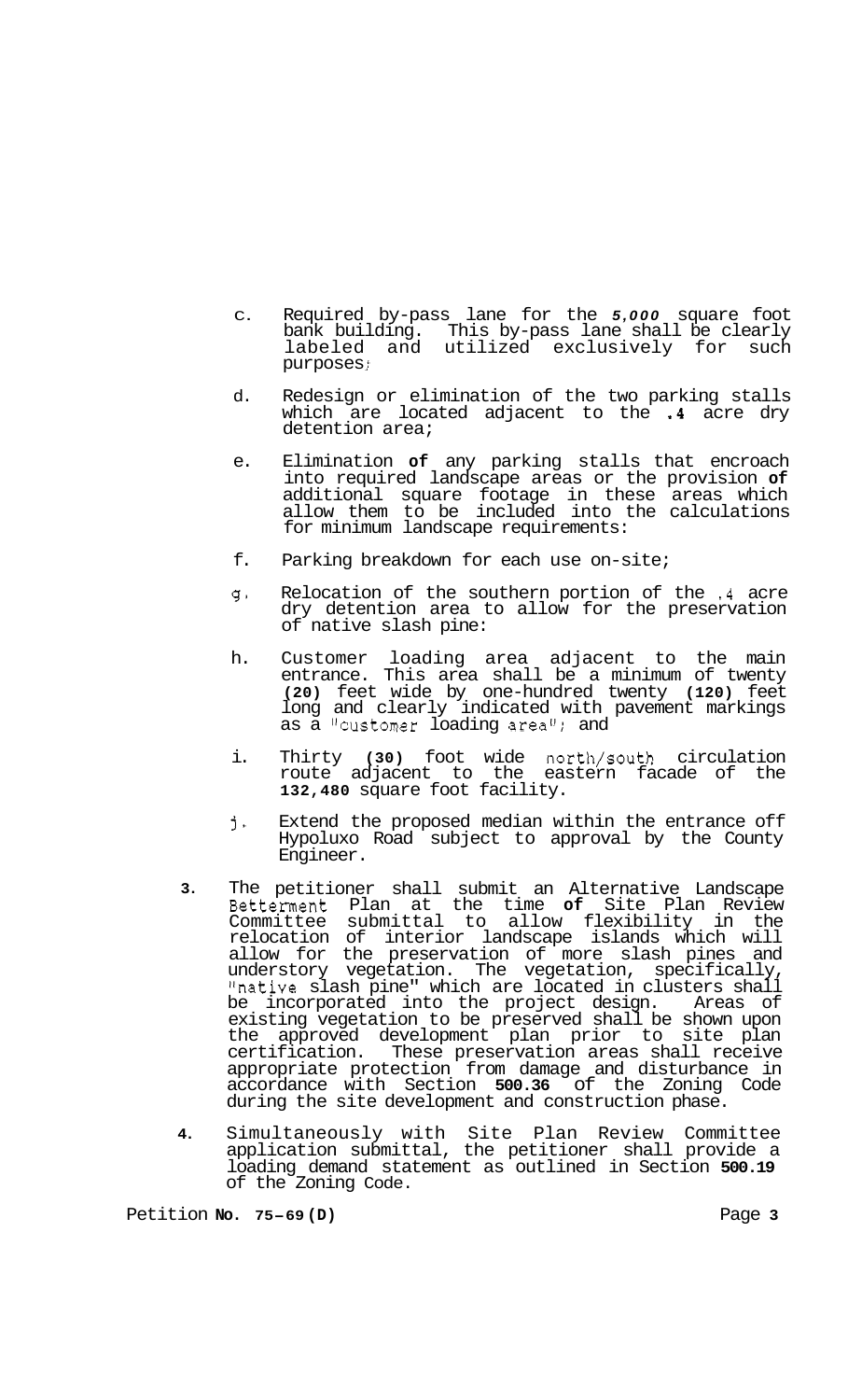- **5. The two restaurants on-site shall be restricted to 6,000 square feet and 5,000 square feet respectively;**  and shall not be utilized as drive-up/fast **enterprises.**
- **6. The site shall be limited to 197,980 square feet of total floor area.**
- **7. Generation and disposal of hazardous effluents into sanitary sewerage system shall be prohibited unless adequate pretreatment facilities approved by the Florida Department of Environmental Regulation (FDER) and Agency responsible for sewage works are constructed and used by project tenants or owners generating such effluents.**
- **8. Sewer service is available to the property. Therefore, no septic tank shall be permitted on the site.**
- **9. Water service is available to the property. Therefore, no well shall be permitted on the site to provide potable water.**
- **10. The developer shall provide discharge control and treatment for the stormwater runoff in accordance with all applicable agency requirements in effect at the time of the permit application. However, at a minimum, this development shall retain onsite the stormwater runoff generated by a three (3) year-one (1) hour storm with a total rainfall of 3 inches as required by the Permit Section, Land Development Division. In the event that the subject site abuts a Department of Transportation maintained roadway, concurrent approval from the Florida Department of Transportation will also**  The drainage system shall be maintained **in an acceptable condition as approved by the County Engineer. In the event that the drainage system is not adequately maintained as determined by the County Engineer, this matter will be referred to the Code Enforcement Board for enforcement.**
- **11. Within 90 days of approval of this project, the property owner shall convey to Palm Beach County by road right-of-way warranty deed for the construction of a right turn lane, north approach on Seacrest Boulevard from the project s middle entrance north to the project s north property line, a minimum of 12 feet in width free of all encumbrances and encroachments. Petitioner shall provide Palm Beach County with sufficient documentation acceptable to the Right of Way Acquisition Section to ensure that the property is free**  of all encumbrances and encroachments. **conveyances shall also include "Safe Sight Corners"**

**Petition No. 75-69 (D) Page 4**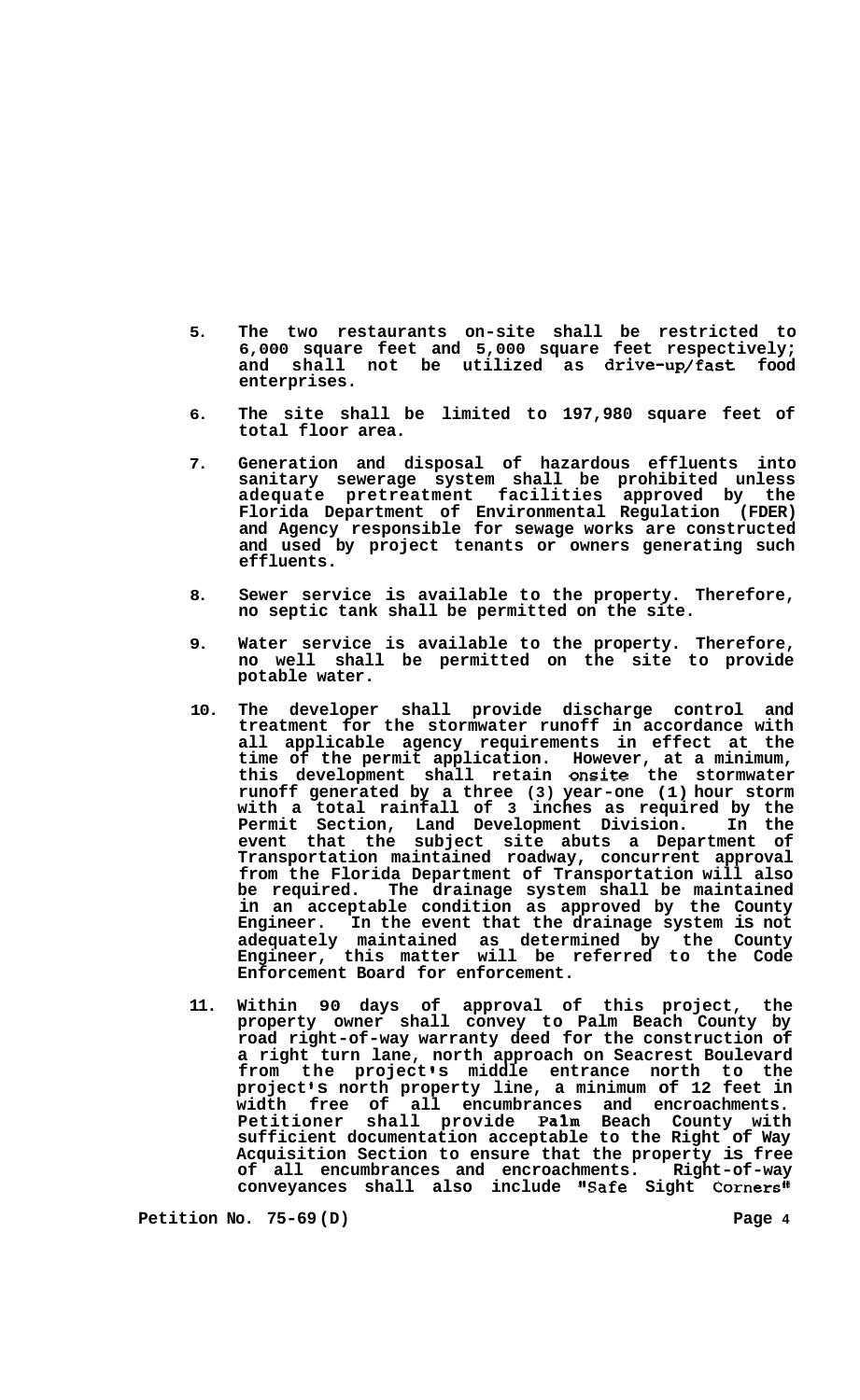**where appropriate at intersections as determined by the County Engineer.** 

- **12. The property owner shall construct a right turn lane, north approach on Seacrest Boulevard North to ,3 point**  50 feet north of the project's North entrance on **Seacrest Boulevard plus appropriate paved tapers. This construction shall include relocation of the existing sidewalk and curb and gutter concurrent with onsite**  paving and drainage improvements. Construction shall **be completed prior to the issuance of a Certificate of Occupancy.**
- **13. Prior to Site Plan approval the property owne:r shall**  execute a Unity of Control and provide cross parking, **cross access and cross drainage easements.**
- 14. Prior to the issuance of building permits for buildings **affected by the existing utility/drainage €basement approval, the property owner shall abandcn this existing utility/drainage easement and relocate existing drainage structures subject to approval by the County Engineer.**
- **15. Prior to Site Plan approval, this property Owner shall Convey a cross access agreement to the adjacent Mobil Service Station.**
- **16. Condition No. 18 of Zoning Petition No. 7!;-69(A), Resolution No. R-84-1098, which presently states:** 
	- **"18. The east and south facades of the shoppinc. center**  shall be given architectural treatment consistent with the front of the center to avoid an **incompatible industrial appearance impac:t upon nearby residential and cemetery development:;.tl**

**Is hereby deleted.** 

- **17. Condition No. 20 of Zoning Petition No. 7!5-69(A), Resolution No. R-84-1098, which presently states:** 
	- *"20.* **The developer shall construct a six-foot high stucco finished masonry wall along the 520 feet of the property's east boundary south of the project** *'8* **main entrance on Seacrest Wllevard. Wall is to be supplemented by 12' to 14' canopy trees planted twenty feet on center and vines**  planted ten feet on center. Said **landscapi**ng shall **be installed between the six-foot wall and the property boundary. The south property :boundary shall be landscaped with a combination of** *,I* **threefoot high continuous hedge at time of installation**

Petition No. 75-69(D) **Petition No. 75-69(D)**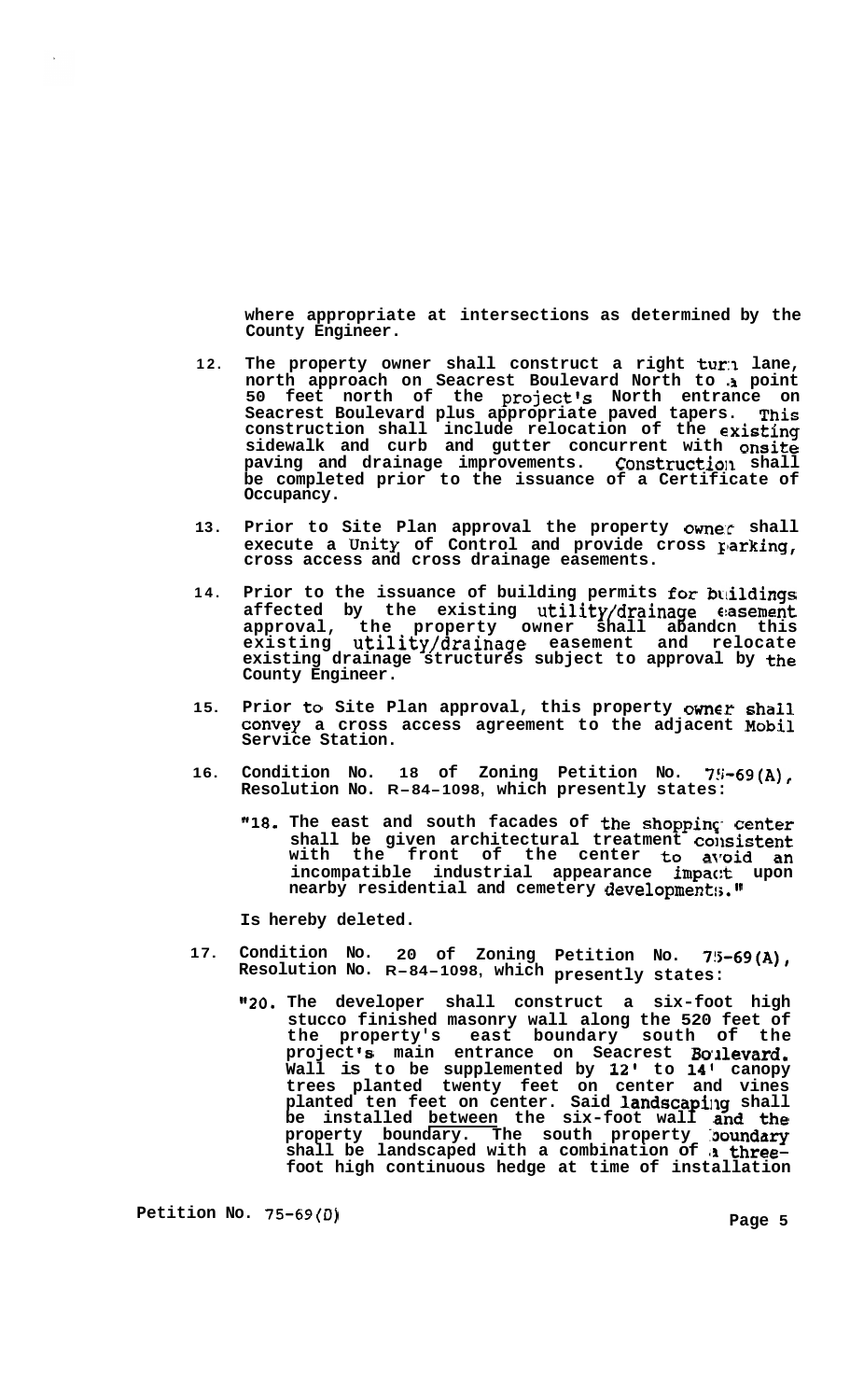**and** *8'* **to 10 1/2 canopy trees planted at forty feet on center.** 

**Is hereby deleted.** 

- **18. Condition No. 21 of Zoning Petition No. 75-.69(A), Resolution No. R-84-1098, which presently states:** 
	- **"21. No free standing establishment serving or !;elling alcoholic beverages shall be permitted unless accessory to a full service restaurant."**

**Is hereby deleted.** 

- **19. The petitioner shall install a three (3) foot earth berm, supplemented with a solid twenty-four (24) inch**  hedge and native canopy trees along Seacrest Boulevard.
- **20. Prior to any construction on the site, the p:roperty**  shall be investigated by a qualified exp**ert** to **determine if there are any endangered species inhabiting the site. If the study determines thitt such species exist on the property, no constructim may begin until a relocation program is established in**  conjunction with the appropriate environmental *agency*, **and such a program implemented.**
- **21. Condition No. 20 of Zoning Petition No. 75-69(C which presently states:** 
	- **"20. The property owner shall construct the duitl left turn lanes plus a separate right turn lane on the southbound exit ramp of 1-95 onto Hypoluxo Road. This construction shall be completed witkin six (6) months of the issuance of the permit by the Florida Department of Transportation.11**

**Is hereby amended to read as follows:** 

"The property owner shall construct the dual left turn **lanes plus a separate right turn lane on the southbound exit ramp of 1-95 onto Hypoluxo Road. This construction shall be commenced within forty-five (45) days of the final receipt of the permit from the Florida Degartment of Transportation."** 

**22. Failure to comply with any conditions of approval may result in the denial or revocation of aa kuilding permit; the issuance of a stop work order; the denial**  of a Certificate of Occupancy on any **building or structure; or the denial or revocation of any permit or approval for any developer-owner, commercial -owner,**  lessee, or user of the subject property. Appeals from **such action may be taken to the Palm Beach County Board** 

**Petition No. 75-69 (D)** Page 6